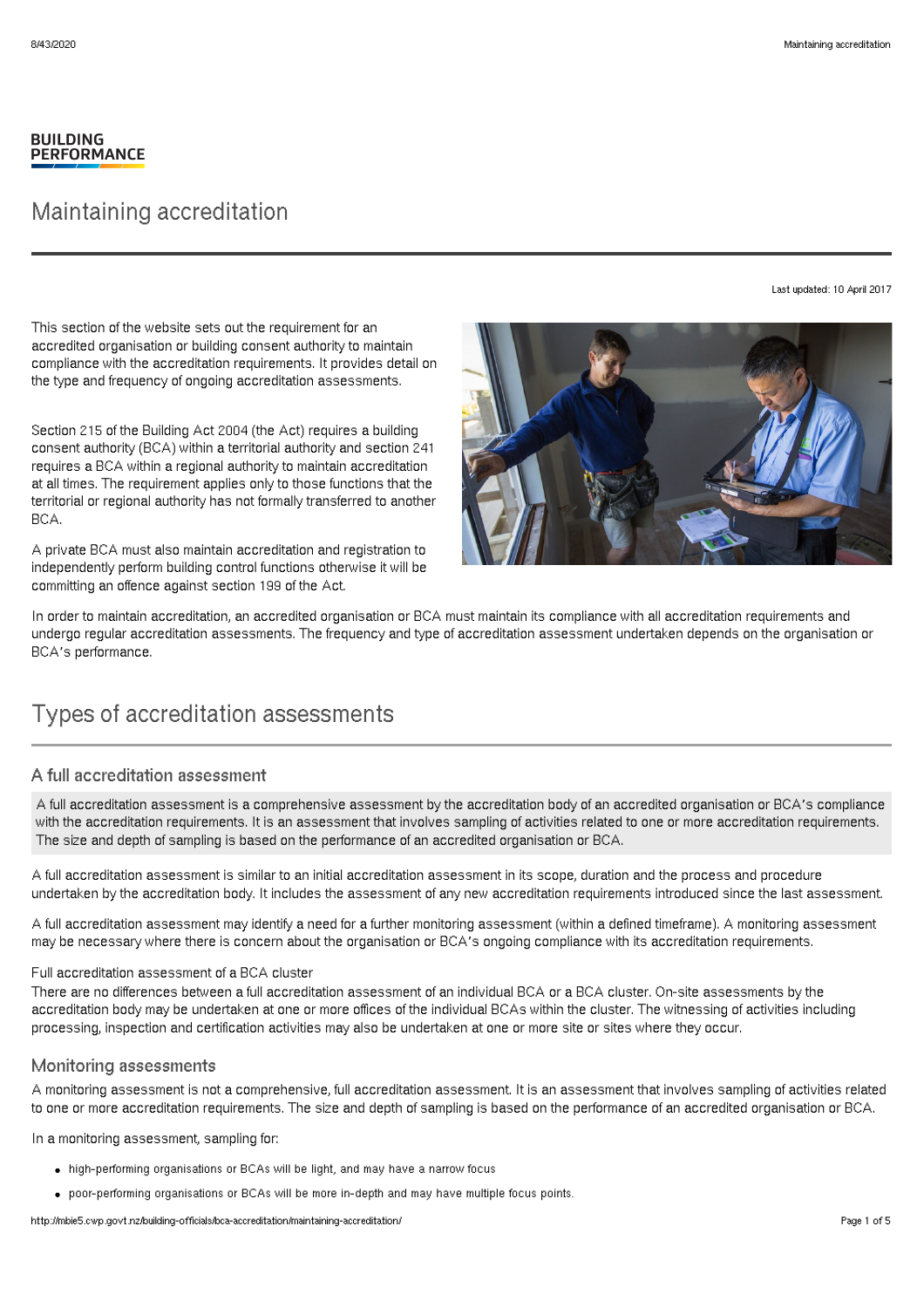A monitoring assessment will include a targeted document review of one or more policies, procedures and systems, and may be done remotely. A monitoring assessment may also include targeted:

- reviews of records of one or more implemented policies, procedures and systems
- interviews with employees and contractors and other key organisational representatives
- witnessing of activities.

For organisations or BCAs with an independent quality assurance system, a monitoring assessment may focus on the effective and consistent operation of that system.

A monitoring assessment may result in the accreditation body being satisfied of the BCA's ongoing compliance with accreditation requirements. In some cases, a monitoring assessment may develop, through the assessment process, into a full assessment. This may occur where the process identifies non-compliance or the need for an on-site assessment, witnessing of activities or audit of records due to a concern about non-compliance.

Monitoring assessments may be used to assess high-performing organisations or BCAs where the Ministry of Business, Innovation and Employment (MBIE) considers it is not necessary to fully assess their policies, procedures and systems, and their effective and consistent implementation every two years. In these cases, monitoring assessments are undertaken as an alternative to a full assessment.

Monitoring assessments also may be initiated by MBIE or the accreditation body where there is current or potential future concern about an accredited organisation or BCA's compliance with its accreditation requirements. This may be as a result of a full assessment or where there are changes, for example in the management or organisational structure, or due to the departure of employees in technical jobs, which MBIE and the accreditation body are notified about. In these cases, a monitoring assessment may be in addition to a full assessment.

#### Monitoring assessments where there is independent quality assurance

A monitoring assessment of an accredited organisation or BCA with an independent quality assurance system, which includes independent audits, may focus on the appropriateness of the quality assurance system, and its effective and consistent implementation. The system should enable the BCA to:

- identify non-compliance or the potential for non-compliance with accreditation requirements
- identify risks in the organisation or BCA's performance of building control functions
- identify opportunities for improvement within the organisation or BCA
- support continuous improvement in the performance of building control functions.

An assessment focused on a BCA's quality assurance system may negate or reduce the need for the individual policies, procedures and systems required by the Building (Accreditation of Building Consent Authorities) Regulations 2006 (the Regulations) to be assessed.

A BCA that wants its monitoring assessment to focus on its quality assurance system must identify this to the accreditation body, which must – in turn – seek MBIE's consent to follow this approach. The BCA or its parent organisation must be currently certified under AS/NZS ISO 9001:2016 Quality management systems – Requirements accreditation or otherwise meet the following criteria.

The accredited organisation or BCA must have a:

- Quality Manager who does not perform any building control functions within the BCA, and has the administrative authority to recommend and/or implement changes to the BCA's policies, procedures and systems (with the approval and support of the responsible manager)
- quality policy and assurance system that:
	- is linked to the BCA or parent organisation's strategic direction
	- has a clear scope
	- has quality objectives with measurable performance indicators
	- has quality monitoring and reporting requirements
	- details the process for identifying and implementing changes to support continuous organisational improvements
	- is regularly reviewed and updated, with updates communicated to employees.
- management commitment to quality and continuous improvement that can be evidenced through:
	- the BCA or parent organisation's quality policy and customer service policy (or similar)
	- management communications on quality, service and continuous improvement
	- regular management review of organisational policies, procedures and systems
	- staff involvement in customer service and continuous improvement initiatives and activities.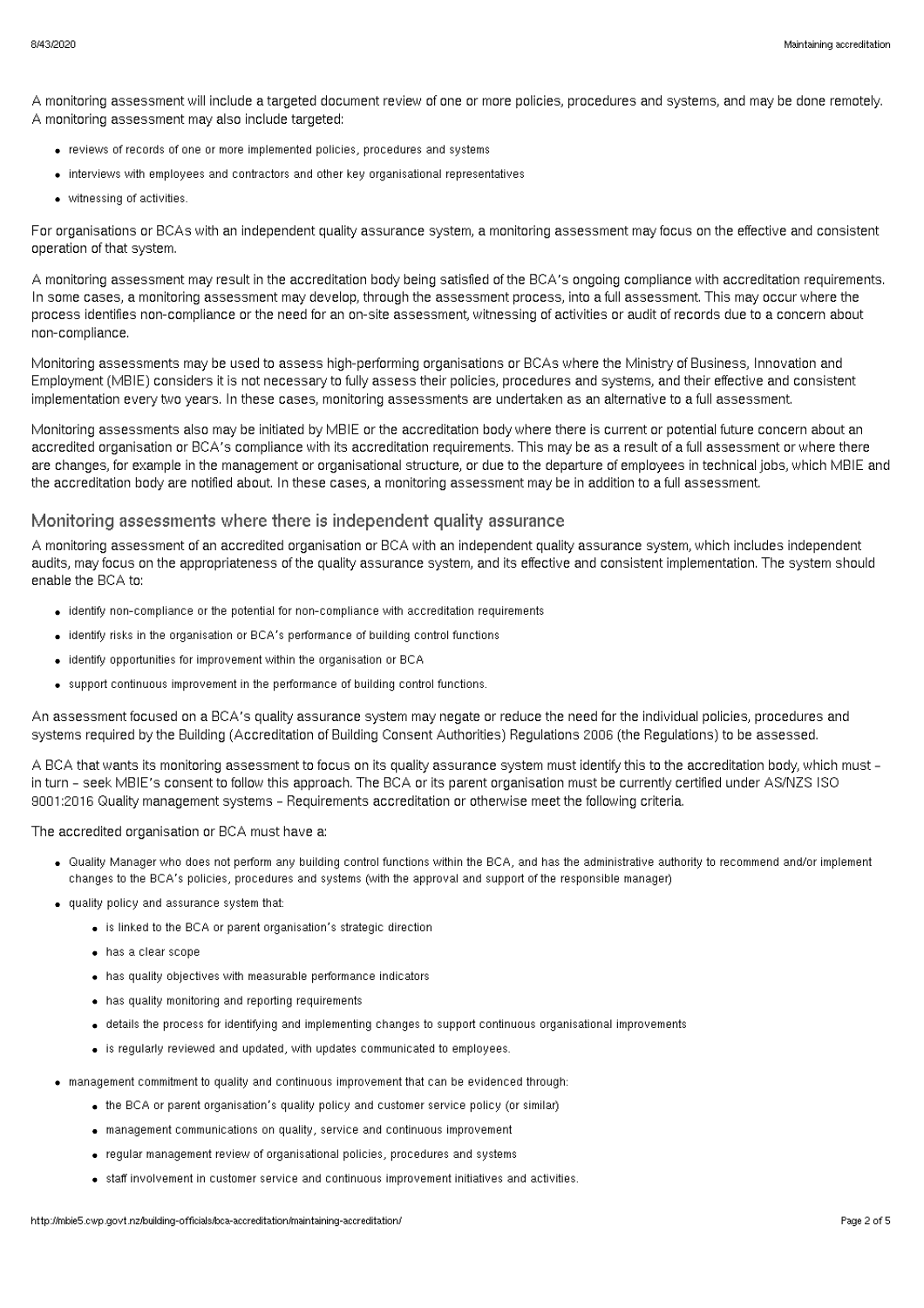- customer service policy (or similar) (that may be a part of or separate to the quality assurance system) that sets out principles or minimum standards for service delivery and resolving issues related to service and performance. The policies and process must be publicly promoted and the BCA must also ensure that employees and contractors are informed and, as necessary, trained in them
- risk management policy and system (that may be a part of or separate to the quality assurance system) and that:
	- identifies risks related to the performance of building control functions
	- prioritises risks considering their likelihood and consequence
	- and includes appropriate mitigations.

The BCA must be able to show evidence that the risk register is maintained and mitigations are consistently and effectively implemented

- conflict of interest policy and system (that may be a part of or separate to the quality assurance system) in which:
	- a conflict of interest is defined
	- employees and contractors are asked to declare perceived, potential or actual conflicts which are recorded
	- actual conflicts are managed.

The BCA must be able to show evidence that the conflict of interest register is maintained and mitigations are consistently and effectively implemented

- independent audit system (that may be a part of or separate to the quality assurance system) that:
	- includes an audit plan that covers all the systems required by the Regulations
	- includes a defined scope and criteria for each audit
	- requires audit reports to be submitted, at minimum, to the BCA's quality manager and responsible manager
	- requires action (within a defined timeframe) to respond to adverse audit findings or non-compliance with the scheme's accreditation requirements
	- includes evidence of audits and actions to be retained.

For the purposes of accreditation 'independent audit system' may be understood as being a system that is consistently and effectively implemented by an independent auditor or auditors, who may be employees of the BCA or its parent organisation, or competent contractors. To be independent, the person or persons undertaking the audit must not perform any building control functions within the BCA (but may have administrative authorities, for example as part of the management team). An auditor must not be in a position of auditing their own work.

#### Monitoring assessment of a BCA cluster

There are no differences between a monitoring assessment of an individual BCA or a BCA cluster. If there are concerns about the cluster's compliance with accreditation requirements, they may be notified of a monitoring assessment in addition to the two-yearly full assessment. Highperforming clusters may move into the monitoring assessment regime where agreed by MBIE.

#### ISO Standard assessments

Accreditation assessments of an organisation or BCA with ISO Standard accreditation will occur as part of the ISO Standard assessment process. Compliance with accreditation requirements will be assessed as a scope of accreditation under the standard. Further detail about the ISO Standard assessment types can be sought from the accreditation body.

If there is a disagreement about the accreditation requirements, the accreditation scheme's agreed approach to resolving the issues accreditation process must be followed. Where necessary, advice or guidance must be sought from MBIE. This is because it is MBIE's responsibility to decide what the required minimum standard and criteria is for BCA accreditation. MBIE has no role, however, in determining matters related to requirements under the ISO Standard.

#### The Building (Accreditation of Building Consent Authorities) Regulations 2006 [\(http://www.legislation.govt.nz/regulation/public/2006/0399/latest/DLM424665.html\)](http://www.legislation.govt.nz/regulation/public/2006/0399/latest/DLM424665.html) are available on the Legislation website.

## Frequency of accreditation assessments

Section 249 of the Act requires the Chief Executive of MBIE to specify the minimum frequency of accreditation assessments in the New Zealand Gazette (the Gazette). The Act requires that some form of accreditation assessment must be undertaken at least once every three years. The Gazette notice narrows this timeframe to two years.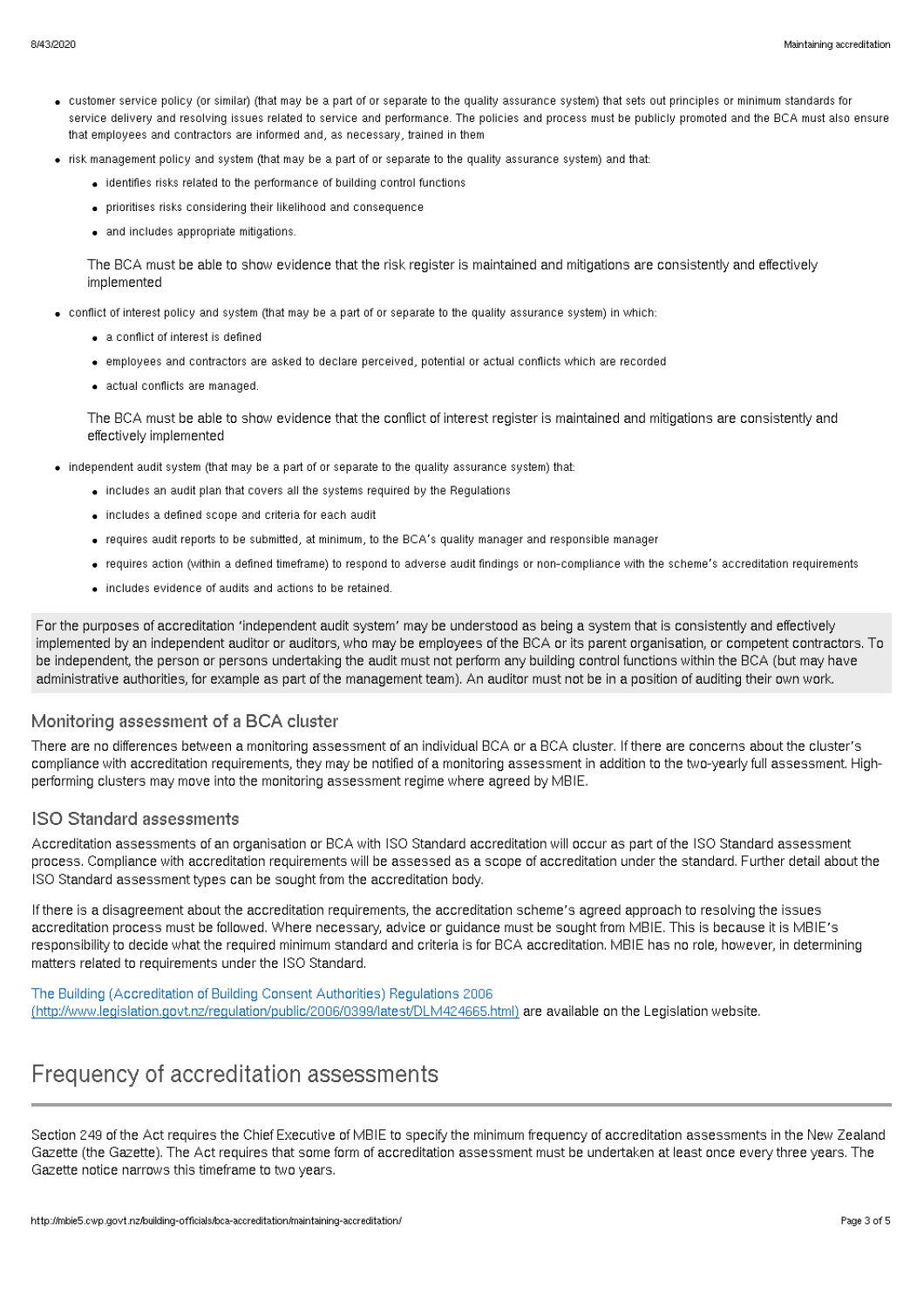### Accreditation assessments for high performers

High-performing accredited organisations and BCAs may have:

- full assessments at a maximum of six-yearly intervals
- monitoring assessments in the intervening years at a maximum of two-year intervals.

Generally, a high-performing organisation or BCA is considered by MBIE to be committed to the BCA accreditation scheme (the scheme) and to continuously meeting all accreditation requirements. This means that non-compliance is not found in any accreditation assessments.

MBIE may also take a range of other factors into account when determining high performance.

#### Accreditation assessments for poor performers

Poor-performing accredited organisations and BCAs will have full assessments at no greater than two-year intervals. They may also be required to have additional monitoring assessments in the intervening periods to enable the accreditation body to be satisfied that they are meeting their accreditation requirements.

Generally, a poor-performing accredited organisation or BCA may not demonstrate commitment to the scheme and continuously meeting all accreditation requirements. The accreditation body may regularly find examples of non-compliance in its accreditation assessments.

MBIE may also take a range of other factors into account when determining poor performance.

#### Accreditation assessments under the ISO Standard

Accreditation assessments for an organisation or BCA with AS/NZS/ISO/IEC: 17020:2013 Conformity assessment – Requirements for the operation of various types of bodies performing inspection (ISO Standard) accreditation will be determined by the accreditation body based on the organisation's performance against the ISO Standard. But, the timeframes between assessments must not exceed those required by this scheme.

#### Further ability to initiate an assessment at any time

MBIE or the accreditation body can initiate an accreditation assessment at any time. This is essential to the success of the scheme as it enables MBIE or the accreditation body to initiate an assessment if there is a concern about an accredited organisation or BCA's compliance with their accreditation requirements. This may be as a result of a change in management or organisational structure, or due to the departure of employees in technical jobs. In some cases, MBIE may identify a concern about an accredited organisation or BCA's performance due to the number or nature of complaints being made or determinations being sought in relation to its actions or decisions.

An accredited organisation or BCA may also request the accreditation body undertake an assessment or an advisory visit at any time. Any assessment or advisory visit requested in addition to that required by the scheme is a matter for the organisation or BCA and the accreditation body. However, MBIE requires the accreditation body to report any concern that the BCA has:

- failed or is failing, without good reason, to perform any or all of its consenting functions
- been negligent in performing any or all of its consenting functions.

The matters referenced above are different to a BCA failing to comply with the accreditation requirements of the scheme (although they may be related). Failure or negligence are the legal tests that must be met for the MBIE's Chief Executive to initiate an investigation into a BCA due to a serious concern about its operation. Concern about compliance with accreditation requirements is a matter that can be dealt with between the accreditation body and the BCA. Non-compliance may be formally raised and reported in their next accreditation assessment.

It is important to note that it is not possible to simply define a 'good reason' for a BCA failing to perform any or all of its consenting functions. The accreditation body may report a range of concerns related to a BCA's operation and delivery of its building control functions. But the 'good reason' test is a matter for MBIE's Chief Executive to consider before the use of the powers in section 203.

MBIE's Chief Executive's 'good reason' considerations have a high threshold and should generally be related to the consideration of circumstances outside a BCA's control, such as:

- environmental disasters, like earthquakes, major floods or fires
- social disruptions, such as significant civic unrest.

Section 215 of the Building Act 2004 (http://www.legislation.govt.nz/act/public/2004/0072/latest/DLM307858.html? [search=sw\\_096be8ed80ff3936\\_%22maintain+that+accreditation%22\\_25\\_se&p=1\)](http://www.legislation.govt.nz/act/public/2004/0072/latest/DLM307858.html?search=sw_096be8ed80ff3936_%2522maintain+that+accreditation%2522_25_se&p=1) is available on the Legislation website.

Building (Requirements for Building Consent Accreditation Body) Notice 2017 [\(https://gazette.govt.nz/notice/id/2017-go995?](https://gazette.govt.nz/notice/id/2017-go995?year=2017¬iceNumber=go995) year=2017&noticeNumber=go995) on the New Zealand Gazette website details the accreditation assessment frequencies.